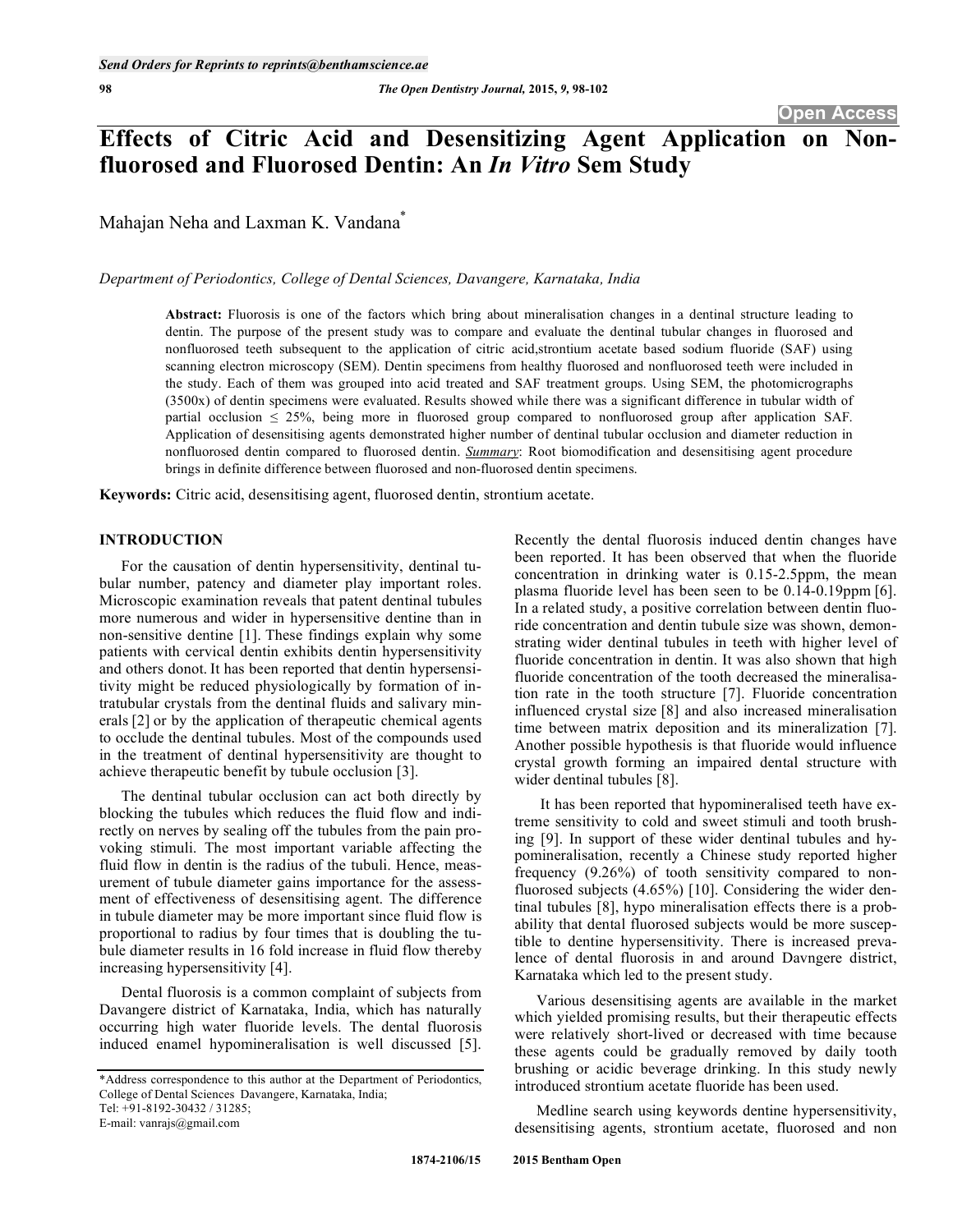fluorosed teeth, scanning electron microscopy did not reveal any studies. There are no published papers addressing the treatment of dentine hypersensitivity in patient with fluorosis.

Currently, an initial attempt has been made in this scanning electron microscopic study to evaluate and compare the dentinal changes in healthy fluorosed and non fluorosed teeth after the application of Strontium acetate fluoride (SAF).

## **MATERIALS AND METHODOLOGY**

A total of 6 fluorosed healthy and 6 non fluorosed healthy teeth were included in this study with age range of 20-40 years as peak incidence of dentin hypersensitivity is seen at this age. The freshly extracted teeth were obtained from the department of Oral and Maxillofacial Surgery, College of Dental Sciences, Davangere, Karnataka, India, and were used according to a protocol set forth by the research Ethics committee of Rajiv Gandhi University of Health Sciences, Karnataka, India.

The extracted teeth were required to meet the following inclusion criteria: fully erupted, extracted non-traumatically due to orthodontic reasons, no history of recent periodontal instrumentation or dental prophylaxis, for fluorosed teeth; the fluorotic enamel stains was confirmed by the clinical examination and history of the subjects hailing from natural high water fluoride areas in and around Davangere (fluoride concentration >1.5 ppm). The exclusion criteria were: teeth with proximal caries extending to the cementum, fillings extending beyond cementoenamel junction (CEJ), and intrinsic stains caused by other reasons such as porphyria, erythroblastosis fetalis, tetracycline therapy, etc.

The extracted teeth were immediately washed in running tap water and stored in bottles containing 0.9% saline.

## **Sectioning and Preparation of Dentin Specimens**

 To prepare the discs, the enamel and cementum were removed with a high speed hand piece which was water cooled and sectioned with diamond saw.

Dentin discs of 2mm thickness were prepared parallel to the CEJ with a low speed water cooled diamond saw and contra angled hand piece 1 mm and 2 mm below the CEJ using double sided diamond disk operated in a water cooled air motor.

### **Treatment**

In this study 6 % citric acid for a period of two minutes was applied for test group 1. Test group 2 was treated with strontium acetate fluoride desensitising agent. Dentin specimens were brushed with electric toothbrush for 2minutes twice per day for 7 days, after which the dentin specimens were stored in artificial saliva for a period of 1 week [11].

# **Preparation for SEM**

The specimens were placed in 2.5% Glutaraldehyde in 0.1 M Phosphate buffer (pH 7.4), for a minimum of 24 hours. Following washing and dehydration through a graded alcohol series (25% to 100%), they were mounted on SEM stubs. Mounted specimens were air-dried for 48 hours and sputter coated with 30 to 40nm of gold. Finally, specimens were examined by using a scanning electron microscope (JEOL-JSM-840A, operating at an accelerating voltage of 20kV). Representative photomicrographs were obtained at 3500x for dentine surfaces.

SEM photomicrographs were assessed for following findings: (1) smear layer, (2) peritubular dentin, (3) number and diameter of tubules of different degrees of tubular occlusion.

Morphological parameters were given dichotomous scoring of present or absent. In the numerical data, counting of tubules was done manually using ADOBE PHOTOSHOP CS3 software.

The procedural steps used to count the completely occluded/partially occluded (CO/PO) dentinal tubular occlusion and the diameter measurements of the dentinal tubules were:

- 1) Nine square grids were used in each photomicrograph, so that the tubules could be measured in each grid.
- 2) Tubules present on the grid lines were included only in one of the grids to avoid repetition.
- 3) To overcome the difficulty to measure the tubular diameter in obliquely cut dentinal tubules, smallest area or diameter across the tubular orifice was taken to minimise the error caused by tubules cut obliquely [12].
- 4) The occlusion of tubules was considered as presence of a film which appeared as fibrous/amorphous over the dentinal tubular orifice.

In the current study a modified simple three point SEM categorical scale (0-3) was designed to analyse the degree of dentinal tubular occlusion after application of desensitising agents in SEM photomicrograph.

It was based on extent of dentinal tubule orifice closure

Type 0-Open dentinal tubules without occlusion i.e. acid treated specimens without desensitising agent application.

Type 1-Partial dentinal tubule occlusion  $\leq 25\%$  of dentinal tubule orifice (Fig. **1**).

Type 2-Partial dentinal tubule occlusion of  $> 25$  % up to 75% of dentinal tubule orifice (Fig. **2**).

Type 3- Nearly complete dentinal tubule occlusion of >75% of dentinal tubule orifice (Fig. **3**).

Diameter of dentinal tubules was measured using IM-AGE J image analysis software (NIH Image, version 1.44, National Institutes of Health USA.

## **STATISTICAL ANALYSIS**

Using the arbitrary numeric scale, a mean score and standard deviation were calculated for all specimens, at magnification of 3500X. Non parametric test was used for intragroup and intergroup comparison (student unpaired t test). A p-value of 0.05 or less was considered for statistical significance.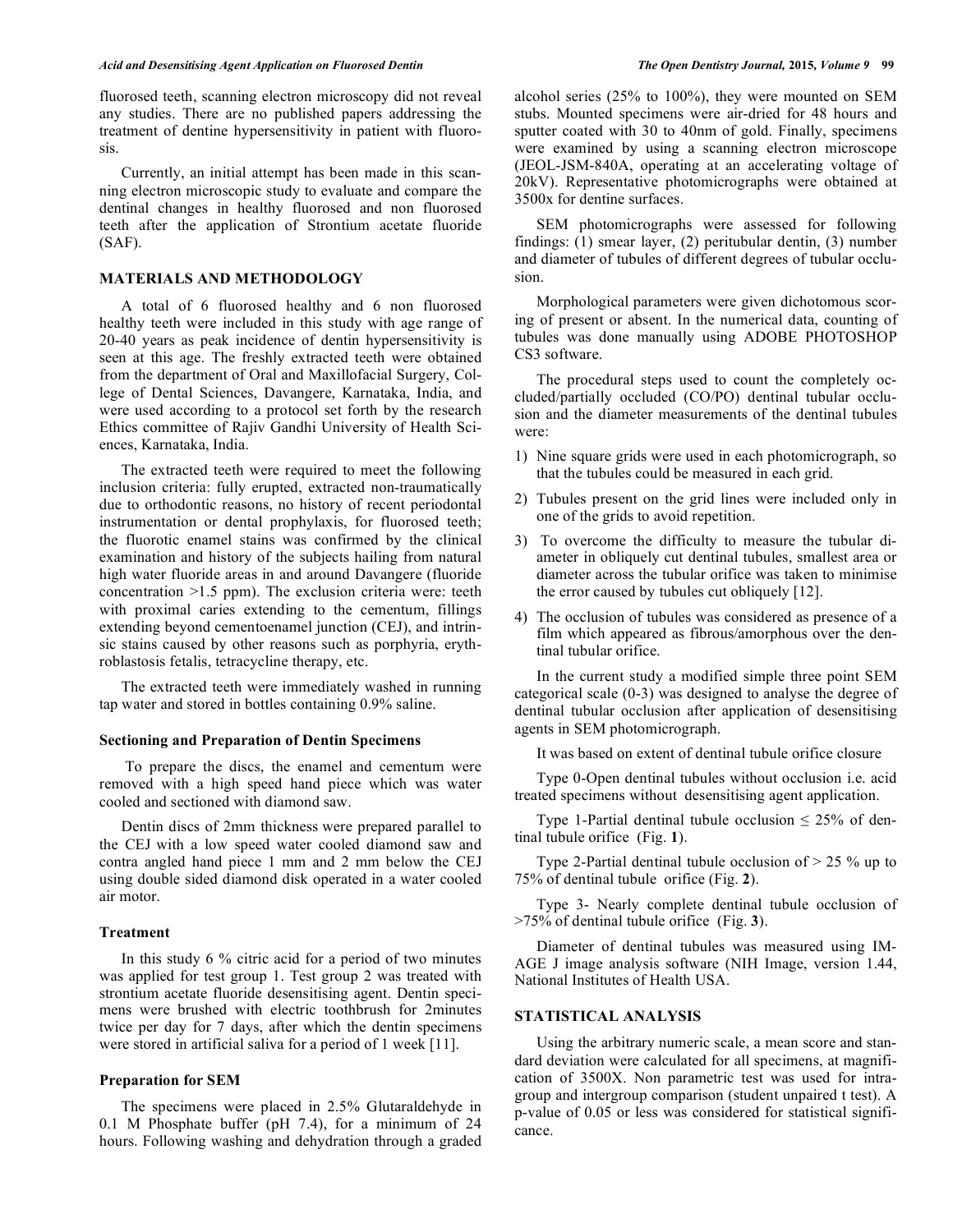

**Fig. (1).** Corresponds to Partial dentinal tubule occlusion of  $\leq 25\%$ of the dentinal tubular orifice



**Fig. (2).** Corresponds to 'Partial dentinal tubule occlusion of  $>25\%$ up to 75% of the dentinal tubular orifice.



**Fig. (3).** Corresponds to Partial dentinal tubule occlusion of >75% of the dentinal tubular orifice.

# **RESULTS**

A total of 46 periodontally healthy dentin specimens from both fluorosed  $(n=23)$  and nonfluorosed  $(n=23)$  teeth were included in this in-vitro study to evaluate the effect of acid etched dentin specimens treated with SAF (strontium acetate fluoride desensitising agent.) The results of the study are interpreted in Graphs **1**and **2**.

The number of completely occluded (Type 3) and partially occluded> 25% (Type 2) dentinal tubules was significantly higher in nonfluorosed as compared to the fluorosed group (Graph **1**).

The fluorosed dentin demonstrated significantly wider  $(0.64 \mu m$  and  $0.64 \mu m)$  dentinal tubular diameter than the nonfluorosed dentin (0.32μm and 0.62μm) of partially occluded  $\leq$ 25 % and >25% upto 75% (Type 1 and Type 2) respectively (Graph **2**).

# **DISCUSSION**

A large number of treatment options are available for managing dentinal hypersensitivity but there is currently no "gold standard" treatment option for dentin hypersensitivity.

The desensitising agents used in this is strontium acetate based sodium fluoride (Sendoyne, Sarvotham Care Limited, Baddi, Himachal Pradesh, India) have been used.

The higher occurrence of dentin hypersensitivity in fluorosed teeth [10], wider dentinal tubule and impaired dentinal tubular structure in healthy fluorosed dentin [7] provided the basis for this study. The objective of the study was to compare the *in vitro* efficacy of the desensitising agents on dentin discs of healthy fluorosed and nonfluorosed dentin which were acid etched to simulate hypersensitive dentin that is characterised by wider dentinal tubular orifice.

Ideally the number of completely occluded tubules should be higher than the partially occluded tubules. However, the graded dentinal tubular occlusion in terms of complete occlusion of >75%, partial occlusion of > 25-75 % and  $\leq$  25 % evaluates the efficacy of the desensitising agent objectively using dependable and reproducible computer methods, hence providing an ideal measure of desensitising effect of comparable agents. As per author's literature search, this study is the first of its kind to introduce it.

The results of this study are discussed as follows

The number of completely occluded (Type 3) and partially occluded> 25% (Type 2) dentinal tubules was significantly higher in nonfluorosed as compared to the fluorosed group. No literature exists to compare the efficacy of strontium acetate fluoride in fluorosed and nonfluorosed group (Graph **1**).

Dentinal tubular diameter affects the fluid flow and the measurement of the same is the proper evidence of desensitising agent effectiveness clinically.

The clinical implication of dentinal tubular occlusion measure may be considered as a direct measure of efficacy of the desensitising agent in dentinal tubular occlusion. Various degrees of dentinal tubular occlusion diameter could provide a guideline for the manufacture of desensitising agent either trying to adjust its concentration, frequency and number of clinical applications so as to enhance the number and higher degree of dentinal tubular occlusion which is known to decrease the sign and symptom of dentinal hypersensitivity.The dentinal tubular diameter measurement has been attempted for the first time in the literature as per the medline search. The diameters of tubules with partially dentinal tubular occlusion of Type  $2(>25%)$  and Type  $1(\leq 25%)$ were measured using ImageJ software.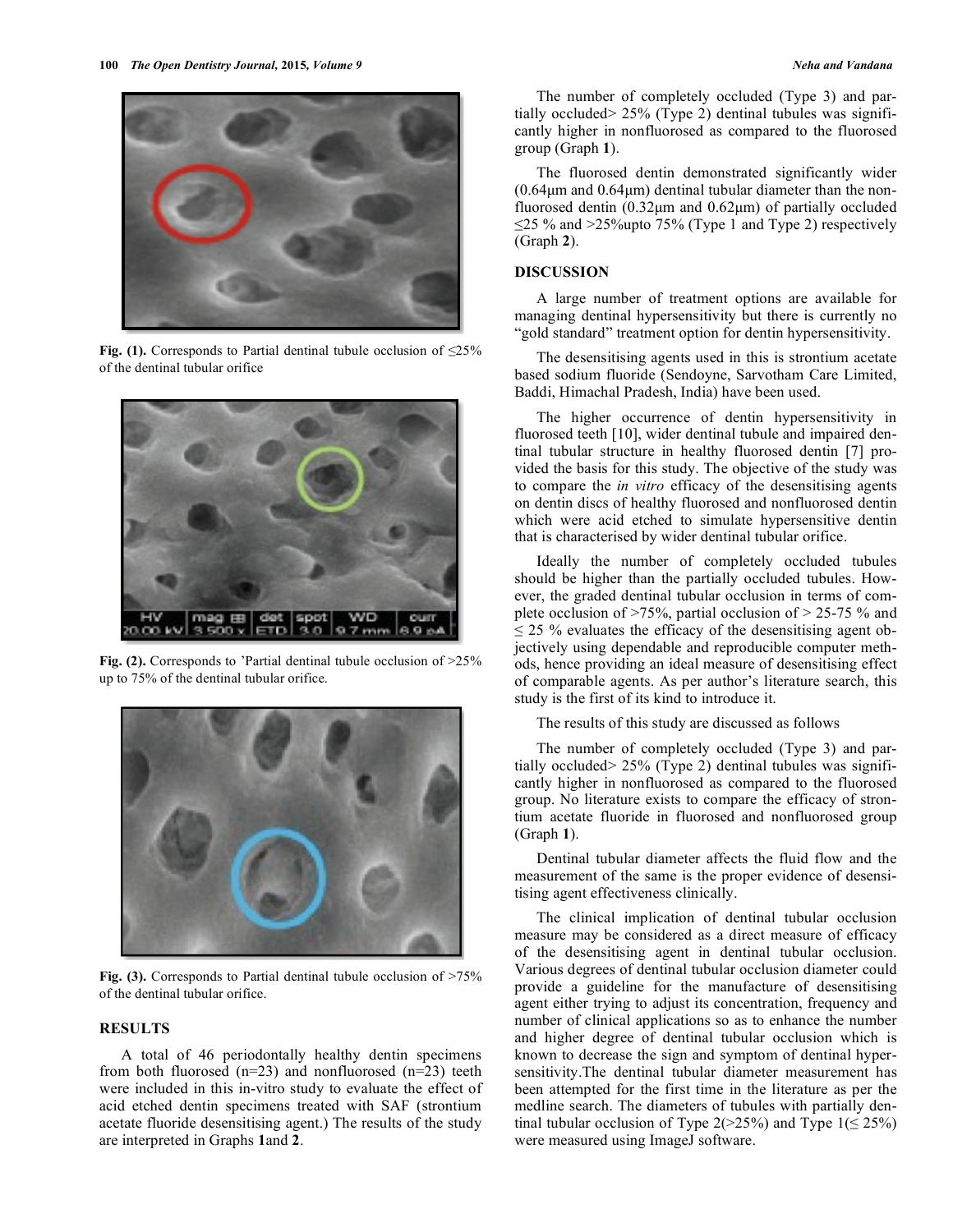

**Graph 1.** Comparison of number of completely occluded and partially occluded dentinal tubules  $>$  25% in non fluorosed & fluorosed dentin treated with SAF.



**Graph 2.** Comparison of Mean diameter (um) of partially occluded tubules ( $>25\%$  and  $\leq 25\%$ ) between nonfluorosed & fluorosed dentin with SAF.

The significantly higher tubular diameter in fluorosed  $(1.62\pm0.32\mu m)$  and nonfluorosed $(1.33\pm0.49\mu m)$  dentin specimens could be attributed to the higher levels of fluoride in fluorotic dentin. Fluoride concentration has been shown to influence crystal size, and same evidence indicates that fluoride has an effect on cell function, either directly through interactions with the developing ameloblasts and/or odontoblasts or more indirectly by interacting with extracellular matrix. This action would then explain the positive relationship between dentin tubule size and fluorosed tooth, where hypomineralizaton caused by fluoride concentration, would create wider dentinal tubules. Another hypothesis is that fluoride would influence crystal growth, forming an impaired dental structure [8] with wider dentinal tubules.

Sample size distribution was different with various studies ranging from sample size 2 to 20 [13-15] as compared to present study sample size of 46. Perhaps one of the major problems in testing for hypersensitivity is that the condition shows no physical signs. Therefore it is not surprising that considerable interest has been shown towards *in vitro*